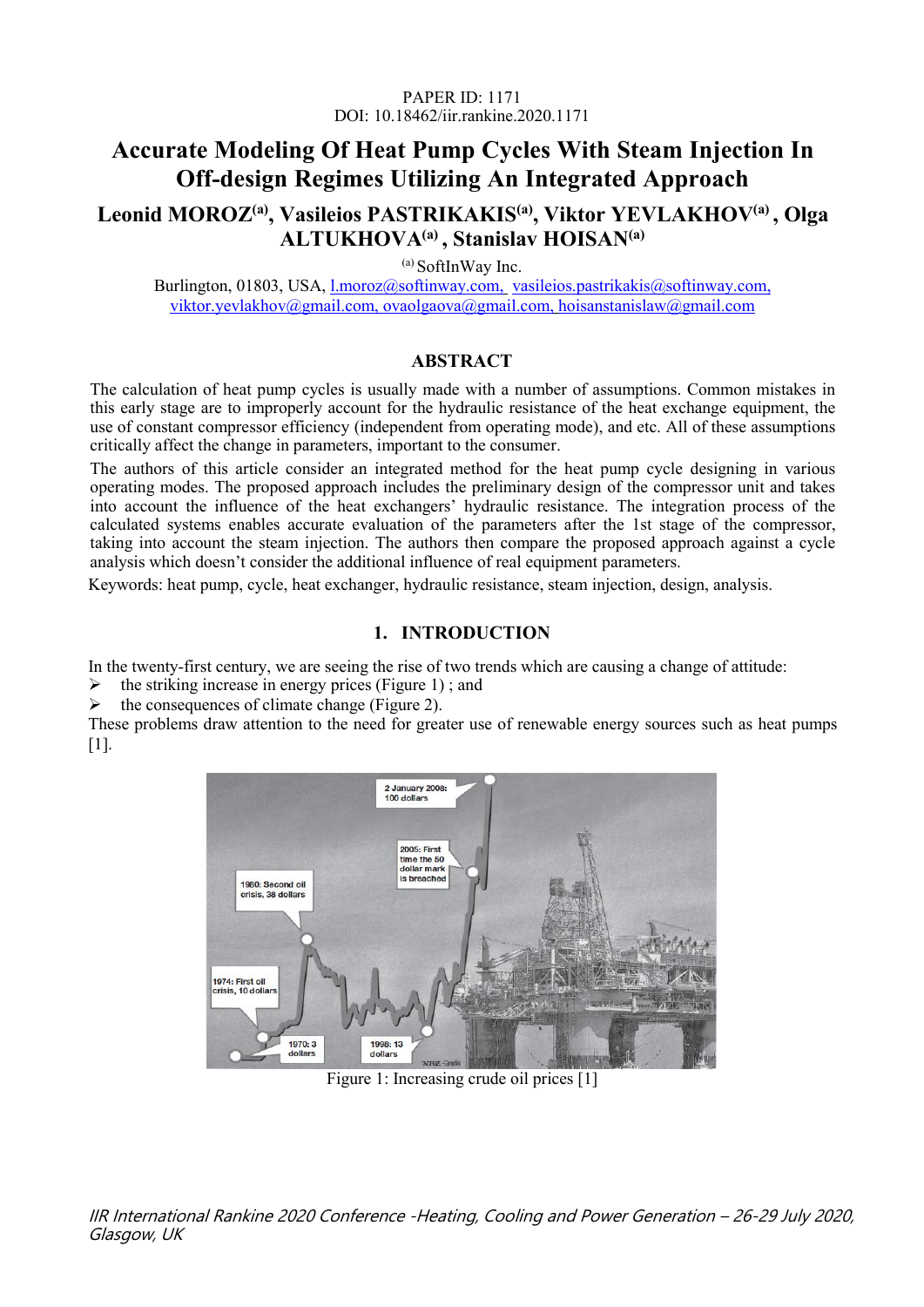

Figure 2: Extreme temperature rises at the turn of the century [1]

Heat pumps are not a state-of-the-art technology. Air is the most common heat source, while larger heat pumps are making use of geothermal and hydrothermal sources, especially in recent years. These heat sources can be used for industrial installations such as for district heating. Heat pumps can be classified according to several design or function characteristics. They can be divided into two classes - vapor compression and absorption heat pumps. The former follows an inverse thermodynamic cycle and usesa compressor driven by an electric motor or other kind of engine. The second type, absorption heat pumps, do not have a mechanical compressor. They use a mixture of two fluids with different vapor pressures. The more volatile fluid evaporates, and then recombines with the less volatile fluids [8]. Absorption heat pumps typically use mixtures of water and lithium-bromide or water and ammonia. The article considers the first type of heat pumps as they are the most common in heating system application.

With the development of greater and more complex technology comes the challenge of producing highquality designs considering inverse thermodynamics cycle. Very often, the early stage of preliminary design in a heat pump comes down calculations generated from the thermodynamic cycle performance. The system components are then chosen based on these calculations. However, this approach does not take into account the influence of equipment on the entire cycle. The combined design and analysis process is a difficult task. An approximate definition of the compressor efficiency, the lack he hydraulic resistance of evaporator, and condenser leads to significant discrepancies and complicates the overall heat pump design process. Nowadays, it is necessary to apply an integrated approach to solving engineering design challenges, which enables engineers to evaluate the effects of each component and make an accurate analysis of how these components interact. Evaluation of the cycle must include accurate preliminary design of the compressor units, accurate design of heat exchangers accounting for heat transfer, and evaluate how teach component operates throughout the cycle. The system design approach applied to heat pump design is one potential method to reduce development duration and associated costs. Such a method along with performance analysis is proposed by the authors of this article and described as follows.

### **2. HEAT PUMP PRELIMINARY DESIGN**

#### **2.1. Boundary conditions**

The first step involves designing the heat pump cycle for a district heating system. The installation will work as a source of heat for the surrounding buildings and the temperature of the heated water will depend on the outdoor temperature. The heat pump is located in its own space, which is separated from any residential buildings. The placement for the ground evaporator is restricted by its performance capabilities. Thus, the design process for the heat exchangers has to take into account this restriction, and its influences on the heat transfer area while ensuring proper evaporation and condensation. This means that it is crucial to look at the cycle as a whole. Preliminary design is performed based on boundary conditions established in the cycle assume maximum possible . The maximum working regime assumes a temperature range of 363.15/343.15 *K* , where the maximum hot water temperature equals 363.15 *K* and the maximum returned (cold) water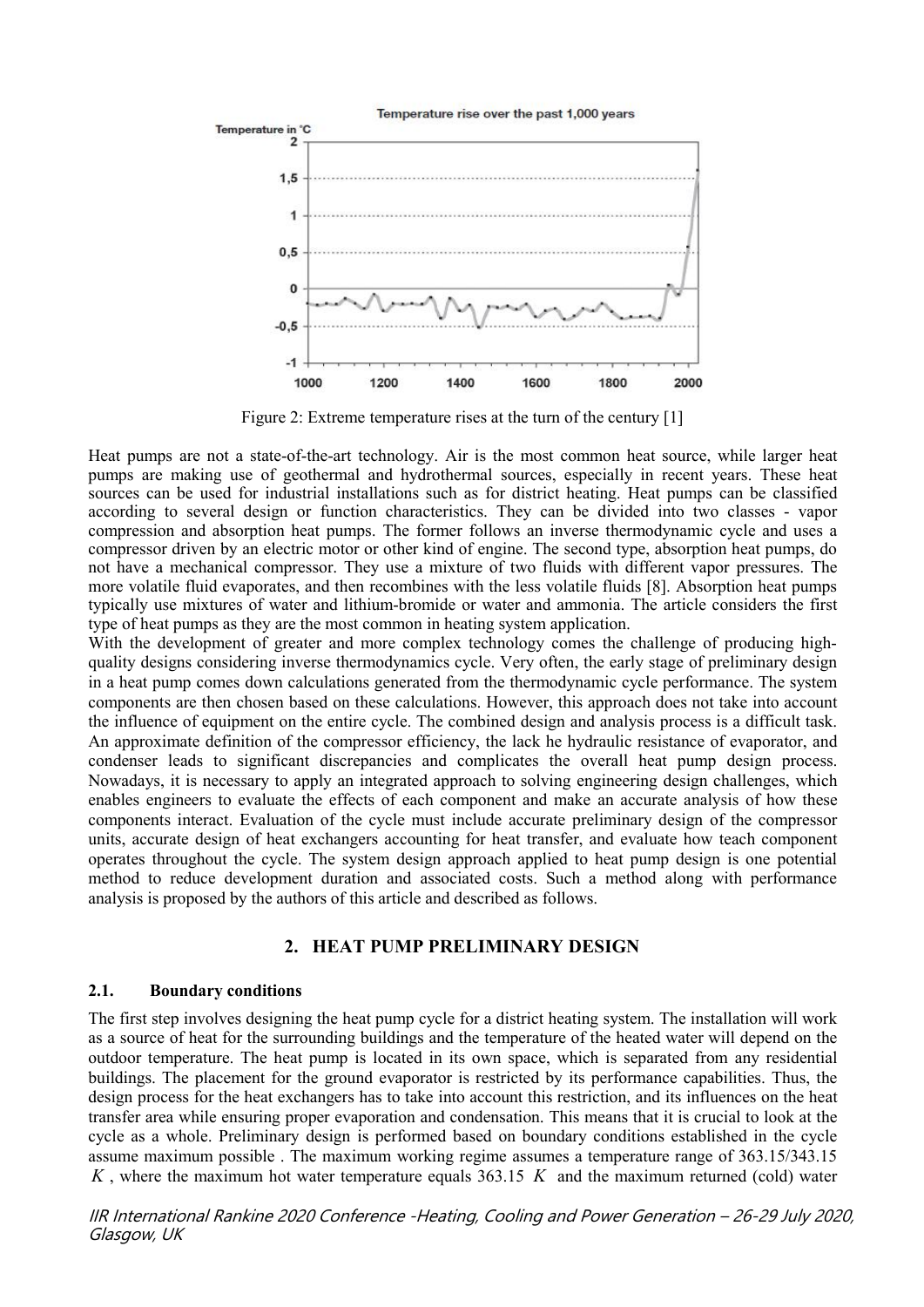temperature equals  $343.15 K$ . The assessment of the thermodynamic cycle was done with the initial data given in Table 1.

| Table 1: Technical Characteristics of Designed fieat I amp |
|------------------------------------------------------------|
| $\approx 1000$                                             |
| Ammonia                                                    |
| 363.15                                                     |
| 343.15                                                     |
| Shell-and-tube with finned tubes                           |
| Centrifugal                                                |
| District heating systems                                   |
|                                                            |

**Table 1. Technical Characteristics ofDesigned Heat Pump**

The selection of low-grade heat is made from the soil using an intermediate coolant- 55% propylene glycol. The design of the system was performed for outdoor temperatures ranging between 281.15 *K* to 251.15 *K* to keep the indoor temperature equal 293.15 *K*

### **2.2. Refrigerant selection**

It should be noted that six heat pump cycles with different refrigerants have been reviewed and compared with each other in order to choose the most optimal working fluid. The cycles were performed with identical parameters in order to ensure the maximum values of the designed cycle. When choosing a refrigerant for the system, the following factors were taken into account:

- $\triangleright$  Thermodynamic cycle efficiency;
- $\triangleright$  System dimensions:
- $\triangleright$  Hazards presented by the refrigerant (flammability and toxicity);
- $\triangleright$  Environmental friendliness.

The analysis of the different thermodynamics cycles was critical in obtaining the needed parameters, as well as estimating the physical properties and behavior of each fluid.

| Fluid Type                          | <b>R134A</b>     | <b>R152A</b> | R600a                     | R717             | R1234ze    |
|-------------------------------------|------------------|--------------|---------------------------|------------------|------------|
| Mass Flow Rate, $kg/s$              | 8.018            | 4.077        | 4.246                     | 0.7011           | 9.257      |
| Heat Capacity, $kJ/kg \cdot K$      | 0.8544           | 1.0414       | 1.557                     | 2.5419           | 0.8455     |
| Enthalpy of Vaporization,<br>kJ/kg  | 205.97           | 316.98       | 363.54                    | 1296.7           | 190.23     |
| Maximum Pressure, bar               | 31.64            | 28.07        | 17.77                     | 47.68            | 25.61      |
| Maximum Temperature, $K$            | 383.15           | 403.15       | 371.15                    | 547.15           | 375.15     |
| COP in Current Design<br>Conditions | 1.656            | 1.962        | 1.927                     | 1.986            | 1.821      |
| Global Warming Potential<br>(GWP)   | Medium /<br>1430 | Low / 124    | Low / 3                   | No/0             | Low / 7    |
| Ozone Depleting Potential<br>(ODP)  | None $/ 0$       | None $/ 0$   | None $/ 0$                | None $/ 0$       | None $/ 0$ |
| <b>ASHRAE Safety Group</b>          | A <sub>1</sub>   | A2           | A <sub>3</sub>            | B <sub>2</sub> L | A2L        |
| <b>ASHRAE Flammability</b>          | No               | Yes          | Yes (Highly<br>flammable) | Yes (Low)        | Yes (Low)  |
| <b>ASHRAE Toxicity</b>              | N <sub>o</sub>   | No           | No.                       | Yes              | No         |
| $(T-1)$ 1 $T-2$                     |                  |              |                           |                  |            |

| Table 2. Thermodynamic Refrigerant Values and Physical Properties |  |
|-------------------------------------------------------------------|--|
|                                                                   |  |

(Table values are estimated at  $T = 263.15 K$ ,  $x=1$ )

A comparison shows that for operational and technical reasons, refrigerant R717 (Ammonia  $NH<sub>3</sub>$  ) has a clear advantage over the others. Ammonia possesses higher thermodynamics efficiencies, low flammability,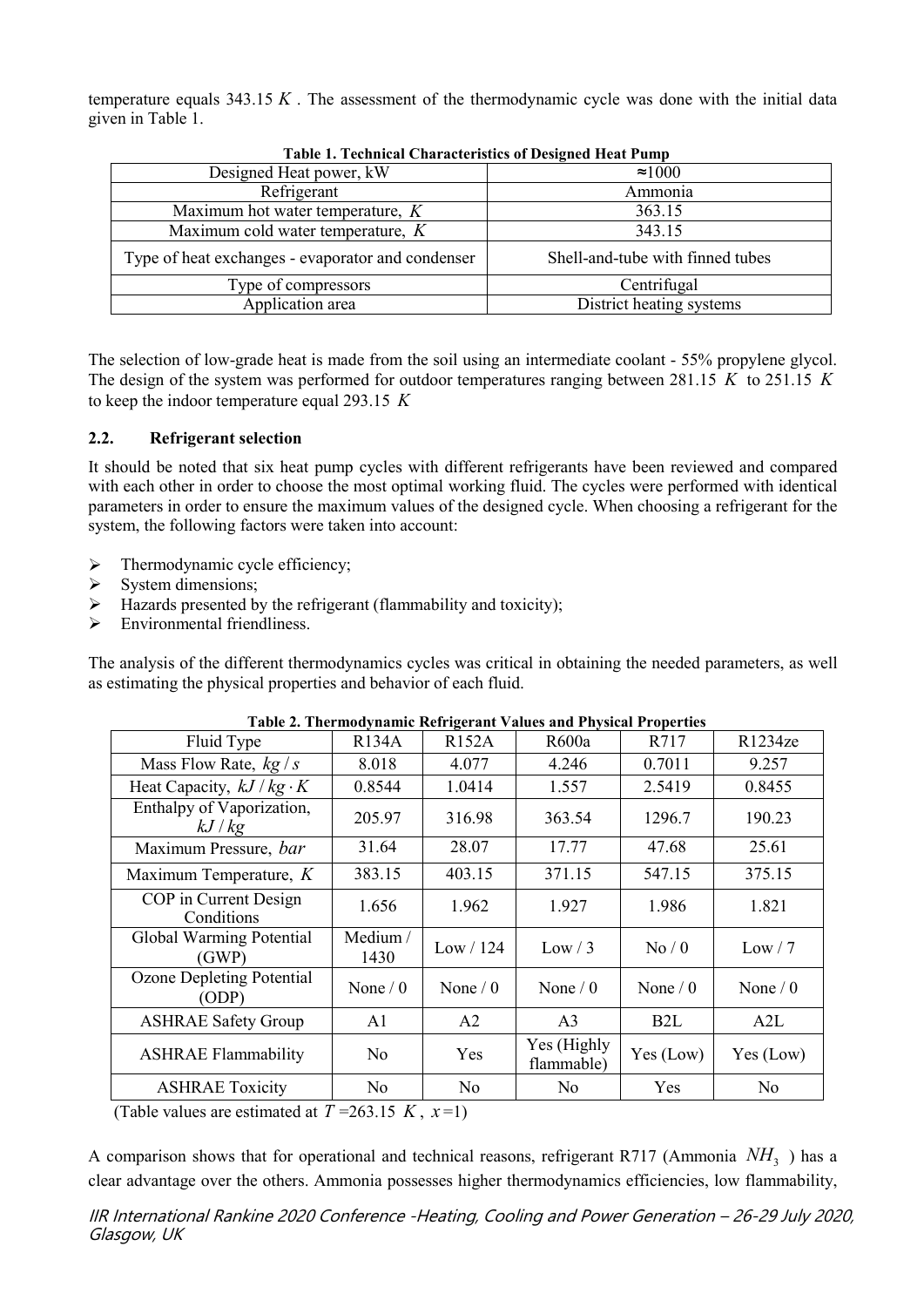and zero global warming potential. However, the disadvantages of this refrigerant are its toxicity and its high pressure and temperature at the outlet of a compressor. The large overheating relative to the saturation line at the outlet of the compressor is due to the characteristics of the saturation line of this fluid and makes the operation of the condenser less optimal. This does not, however prevent it from having a high COP. In terms of lower pressure after the compressor, the best option is R600a, which has a high value of COP and is nontoxic, but has a high flammability factor. The high heat capacity and enthalpy of vaporization values of R717, however, allows for a decreasing mass flow rate value of refrigerant in the system (in 6 times compare with R600a). This provides the possibility to decrease the metal consumption and installation dimensions. In addition, ammonia has fewer costs compared with other considered fluids. Therefore, the lower mass flow rate value of R717 ensures a lower cost of running the entire heat pump.

According to the ASHRAE (American Society of Heating, Refrigerating and Air-Conditioning Engineers) this fluid is completely environmentally friendly (Index GWP -  $0$ , ODP -  $0$ ), which satisfies the design criteria. However it should be noted that the installation must meet the needs ofPGS-13.

### **2.3. Thermodynamics Cycle Scheme Simulation**

The simulation of the heat pumps cycle with all components has been performed in  $AxCYCLE^{TM} - 0D$ software for designing and analyzing the cycle for a variety of power systems and performance of new or existing systems at "off-design" operating conditions.The thermodynamic cycle includes main components found in heat pumps (Figure 3).



Figure 3: Heat pump scheme and thermodynamics process in AxCYCLE™

In the evaporator, refrigerant undergoes phase transition due to heat transfer from the propylene glycol 55%. In doing so, the refrigerant absorbs a lot of energy, which is later used for heating. The gas R717 inflow to the first compressor where its pressure and temperature are increased. Between the second centrifugal compressor, the refrigerant temperature is decreased and the mass flow rate of the gas is increased due to the additional gas injection from the liquid separator. After the second compressor, the gas refrigerant reaches the necessary pressure to ensure the water temperature to the consumer. In the condenser, the refrigerant becomes a liquid due to the gas phase transition. The cycle includes two thermal expansion valve components. The first valve is established after the condenser where the throttling process takes place with constant enthalpy. The liquid separator after the valve is used to divide the gas phase of the refrigerant from the liquid phase, which occurs due to the throttling process in the valves. The second valve reduces the refrigerant's physical parameters before the evaporating process in the heat exchanger. The liquid refrigerant is pressed under high pressure. After passing through the valve, the refrigerant expands. Both the pressure and temperature of the refrigerant fall significantly. A way to save energy in the case of a large temperature difference between thermal sources, i.e., large pressure ratio, is by injecting vapor into the compressor at an intermediate pressure [8]. Thereby, the complication of the heat pump cycle by adding a separator to the overall thermodynamic cycle allows achieving a greater value of the efficiency due to decreasing refrigerant parameters before the second compressor by the cold gas injection.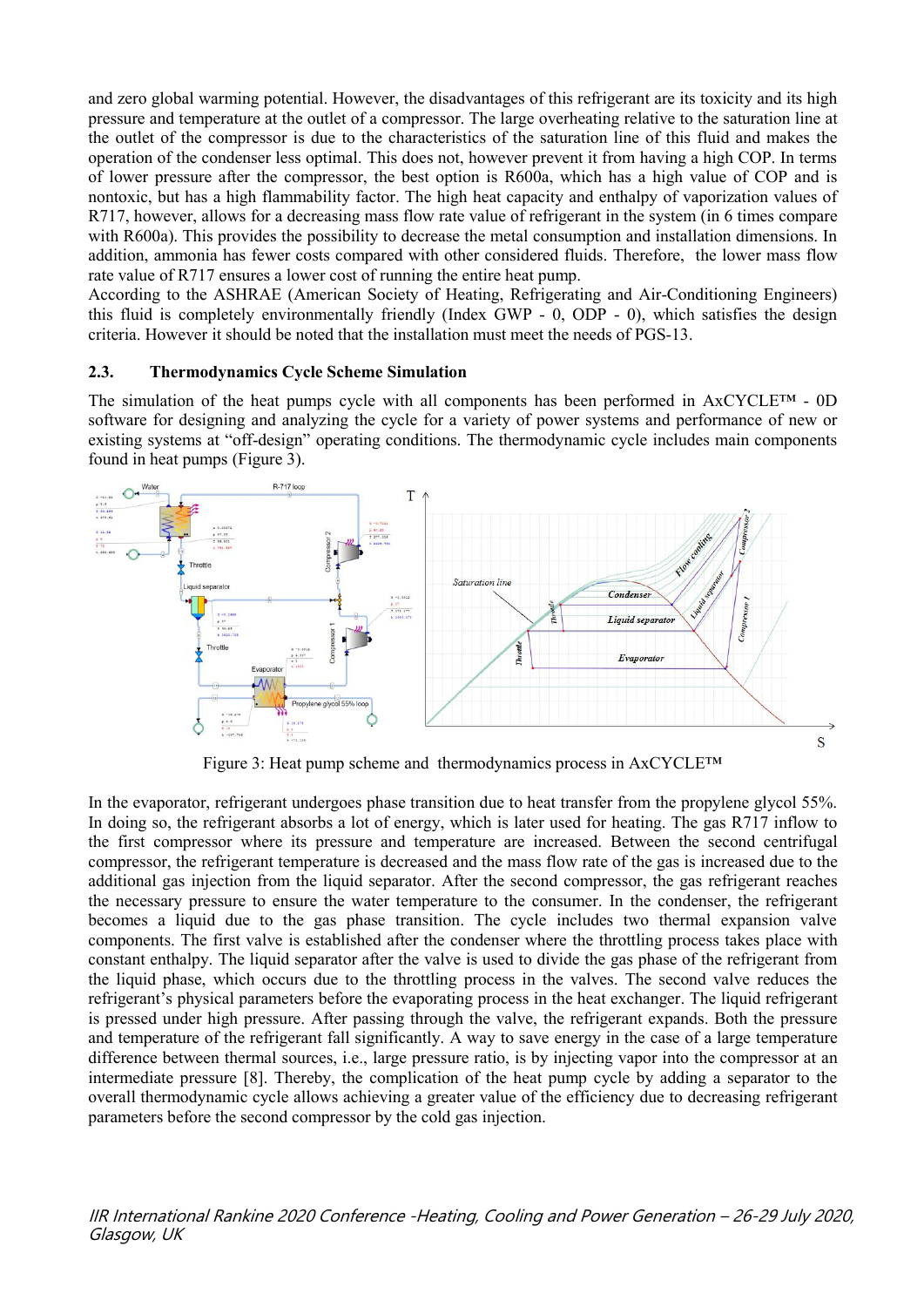#### **2.4. Heat Exchangers Simulation**

The preliminary design and layout definition of the heat exchangers has been performed using the methodology described in [7]. Typically, the heat exchangers are modeled using coppergiven its large thermal conductivity, but the evaporator and condenser have been designed using stainless steel since copper cannot be used with ammonia. With this in mind, the heat exchange and corresponding heat transfer coefficients were obtained for a stainless steel material. The heat exchanger's design places the refrigerant in the shell side and water\propylene glycol 55% insight tubes. As mentioned above, according to the technical task, the evaporator heat transfer area is limited by the location of the evaporator. The condenser heat exchanger includes two parts: the first part corresponds to the refrigerant precooling zone and the second part is where the full heat transfer of ammonia occurs in a liquid state. As a result, the calculations obtain the main heat exchanger's geometric parameters and layouts, such as the number of fluid passes, tubes length, and diameters. The fluids' boundary conditions on each side have been selected from thermodynamics cycle performance. Obtained geometric parameters enables its use for tubes and shell side hydraulic resistance simulation; pressure difference between inlet flow and outlet flow, estimation of the thermal parameters such as wall temperatures, heat flows, and heat transfer coefficients. In order to simulate the flow in the evaporator and condenser, the AxSTREAM NET™ software package for thermal-fluid system modeling and analysis was used. It provides a method to model fluid path and solid structures as a set of 1D elements, which can be connected to each other to form a thermal-fluid network. For each fluid path section (represented by appropriate elements), fluid flow parameters for the inlet and outlet cross-sections (such as velocity, pressure, density, temperature, mass flow rate, etc.) were calculated. The scheme of the evaporator is shown in Figure 4 and the condenser model in Figure 5.



Figure 4: Evaporator Simulation in AxSTREAM NET™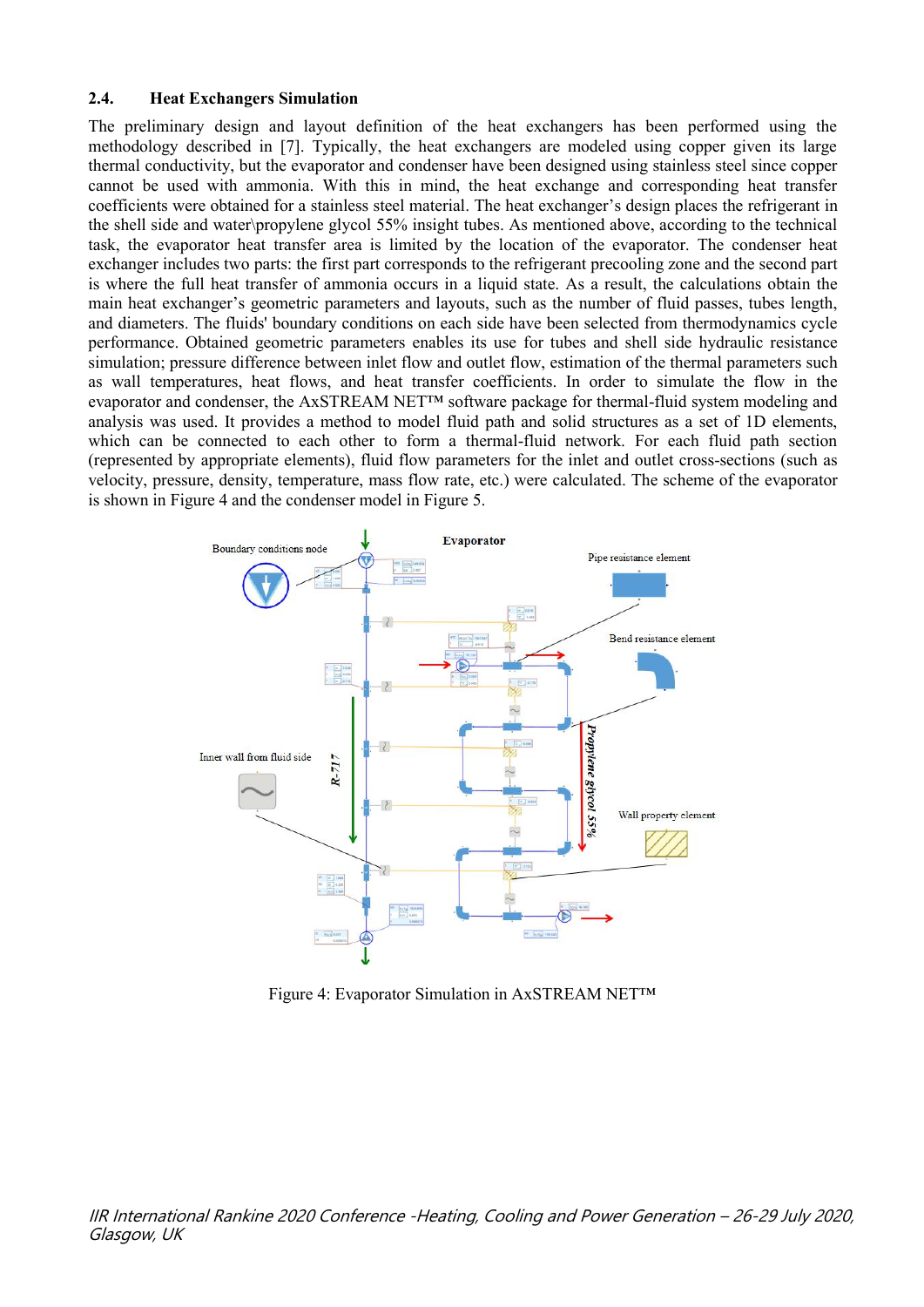

Figure 5: Condenser Model in AxSTREAM NET™

The previously performed preliminary design to get boundary conditions from the thermodynamics cycle and obtain main geometric parameters allows the authors to estimate the pressure drop from fluids on each side (both due to tubes and the number of moves resistance and flow around a tube bundle in the annuls. The values from the heat exchangers design process are presented (Table 3):

| Table 9. I al allietti s of Designed Ticat Exenaligers |                |
|--------------------------------------------------------|----------------|
| <b>Evaporator</b>                                      |                |
| Propylene glycol 55% side                              |                |
| Inlet total pressure, bar                              | $\overline{3}$ |
| Inlet total temperature, $K$                           | 278.15         |
| Outlet mass flow rate, kg/s                            | 16.18          |
| Tubes length, m                                        | 5.285          |
| Tubes diameter, m                                      | 0.015          |
| Number of tubes                                        | 46             |
| Number of passes                                       | $\overline{5}$ |
| Pressure drop, bar                                     | 2.062          |
| R717 side                                              |                |
| Inlet total pressure, bar                              | 2.907          |
| Inlet total temperature, $K$                           | 265.15         |
| Outlet mass flow rate, kg/s                            | 0.551          |
| Pressure drop, bar                                     | 0.0008         |
| Condenser                                              |                |
| Water side                                             |                |
| Inlet total pressure, bar                              | 6              |
| Inlet total temperature, $K$                           | 343.15         |
| Outlet mass flow rate, kg/s                            | 11.918         |
| Tubes length, m                                        | 6              |
| Tubes diameter, m                                      | 0.015          |
| Number of tubes                                        | 48             |
| Number of passes                                       |                |
| Pressure drop, bar                                     | 0.092          |

| <b>Table 3. Parameters of Designed Heat Exchangers</b> |  |
|--------------------------------------------------------|--|
|                                                        |  |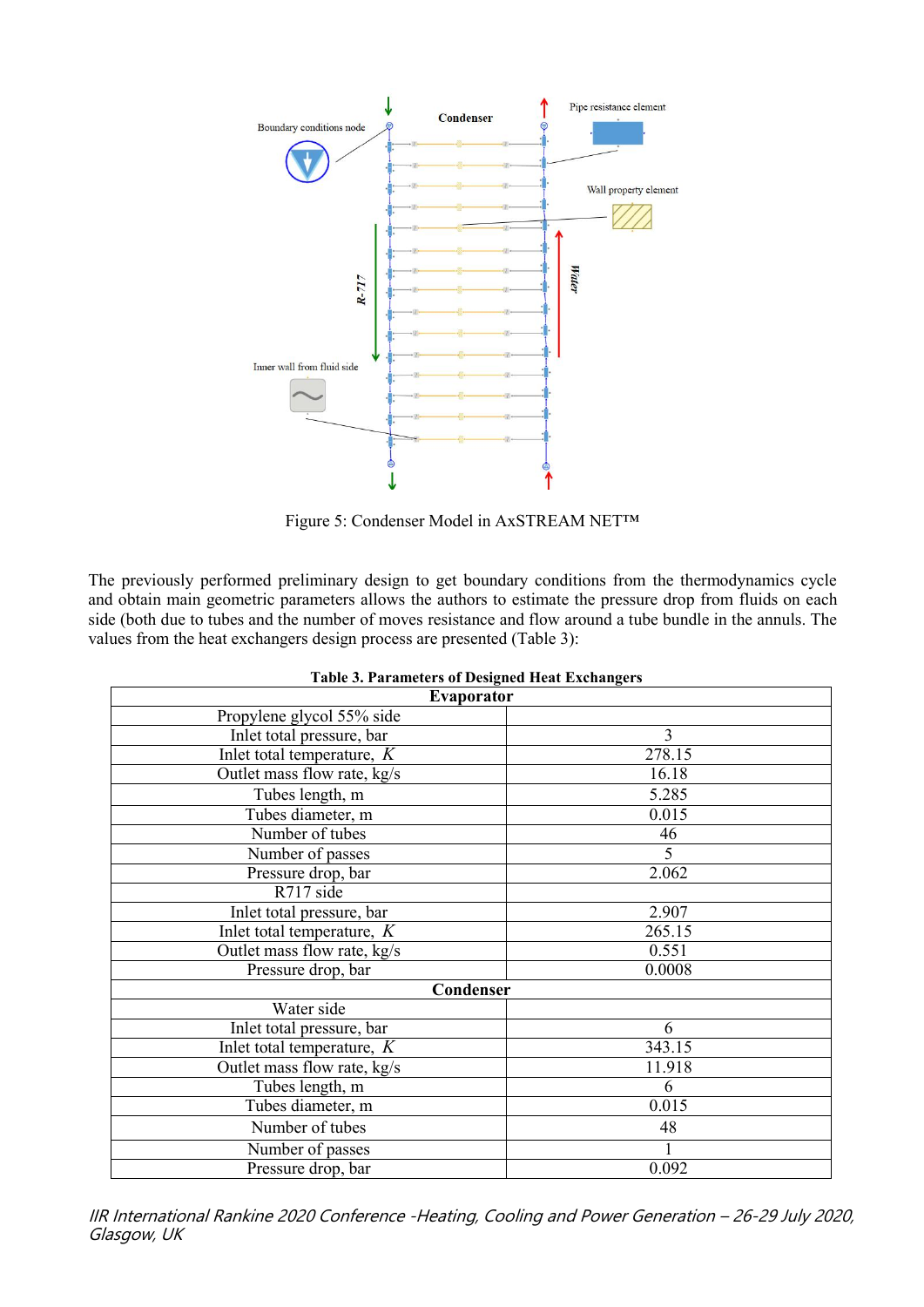| $R717$ side                   |         |
|-------------------------------|---------|
| Inlet total pressure, bar     | 47.68   |
| Inlet total temperature, $K$  | 543.073 |
| Outlet mass flow rate, $kg/s$ | 0.701   |
| Pressure drop, bar            | 0.0043  |

### **2.5. Compressors Preliminary Design**

The parameters of the centrifugal compressors were acquired assuming work with different boundary conditions. This occurs due to additionalgas refrigerant injection before the second stage in order to cool the refrigerant. These compressors will be presumably located on different independent shafts with different angular velocities. It should be noted that the preliminary design of the compressors does not consider additional equipment choices, such as the estimation of electrical motors, gearboxes, and multipliers. Despite this, as it will be shown later, the completed and integrated approach provides the possibility to quickly update any block in the detailed design. The preliminary design and further analysis of the compressors have been performed in AxSTREAM® (Figure 6), a multidisciplinary design, analysis and optimization software platform, that provides a fully integrated and streamlined solution, encompassing the complete turbomachinery design process. The boundary conditions for compressors design are shown in Table 4.

| <b>Table 4. Boundary Conditions for Compressors Design</b> |  |  |
|------------------------------------------------------------|--|--|
|                                                            |  |  |

| <b>Compressor 1</b>          |         |
|------------------------------|---------|
| Parameter                    | Minimum |
| Inlet total pressure, bar    | 2.807   |
| Inlet total temperature, $K$ | 265.15  |
| Outlet total pressure, bar   | 17.0    |
| Mass flow rate, kg/s         | 0.551   |
| <b>Compressor 2</b>          |         |
| Parameter                    | Minimum |
| Inlet total pressure, bar    | 17.0    |
| Inlet total temperature, $K$ | 415.495 |
| Outlet total pressure, bar   | 47.68   |
| Mass flow rate, kg/s         | 0.7011  |



Figure 6: Centrifugal compressor stage

The required values for future integrated design and analysis in off-design regimes for each compressor is shown in Table 5.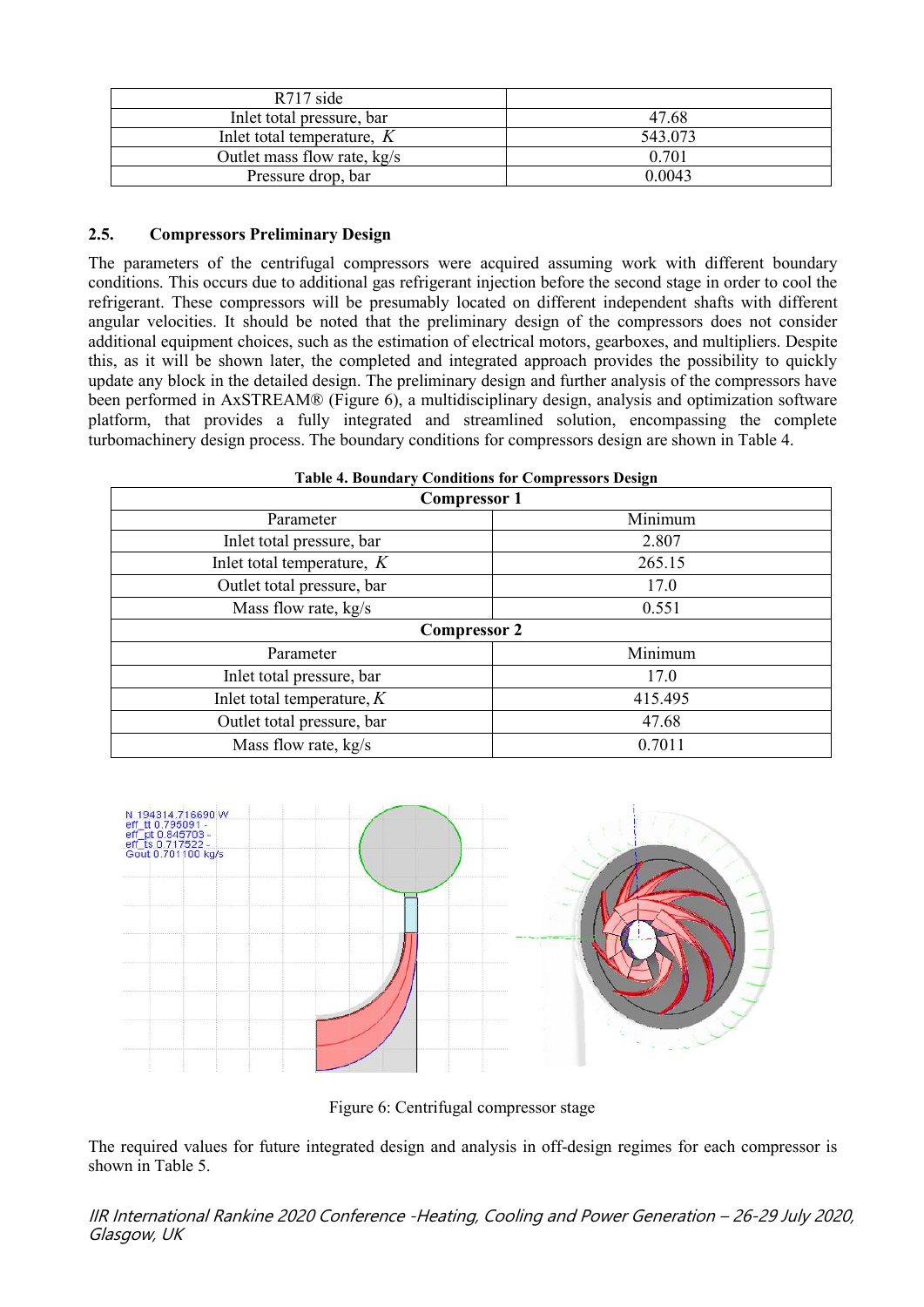| <b>Table 5. Output Values</b>        |          |  |
|--------------------------------------|----------|--|
| <b>Compressor 1</b>                  |          |  |
| Isentropic efficiency                | 0.7895   |  |
| Mechanical and electrical efficiency | 0.90     |  |
| Shaft rotational speed               | 140000.0 |  |
| Equivalent diffuser factor           | 1.69     |  |
| <b>Compressor 2</b>                  |          |  |
| Isentropic efficiency                | 0.7951   |  |
| Mechanical and electrical efficiency | 0.90     |  |
| Shaft rotational speed               | 198000.0 |  |
| Equivalent diffuser factor           | 1.7      |  |

Real efficiency of compressors can be estimated as:

$$
eff = \Delta h_{is} / \Delta h \qquad \qquad \text{Eq. (1)}
$$

### **2.6. Integrating Process for Heat Pump Preliminary Design**

The engineering process for the preliminary system needs to integrate a variety of tools for design/ thermodynamics simulation of each specific component or subsystem of the heat pump in a single iterative process. Basically, thermodynamic calculations are performed to obtain the operational characteristics ofreal compressors and estimate the entire heat load on all heat exchangers. After the evaluation, obtained values can be used in order to select already existed types of equipment. In a new design process, obtaining preliminary boundary conditions, the process of thermodynamic cycle estimation assumes users define firstorder variables for the heat exchangers, hydraulic resistance, and compressor efficiencies. Estimations create the possibility of a mistake. Therefore after each separate cycle process has been performed, i.e. the thermodynamics cycle, heat exchanger modeling, and compressor design, an accurate integrated method should be applied which can provide a joint process of designing. Thus, the correct next step towards the final product can be proposed. Allowing designers to connect all of the individual modules into a singular design provides for accurate results in the shortest possible time. This integration can be performed using AxSTREAM ION™ - a software tool, which automates the design process, optimization tasks, and helps to structure and to accelerate the overall design process. The execution process is shown in Figure 7.

Each presented block describes modules of execution. This includes thermodynamics cycle, thermal hydraulic networks of the heat exchangers, compressors design and analysis modules, blocks of parameters comparison with assigned accuracy between each block, and design method blocks. The boundary conditions binding from upstream to downstream blocks. The main stages of a heat pump design process are as follows:

- $\triangleright$  Initial data block;<br> $\triangleright$  Thermodynamics
- Thermodynamics cycle with main heat pump component calculations;
- $\triangleright$  Initial data for heat exchangers design;
- $\triangleright$  Evaporator thermal-hydraulic estimation;
- Evaporator heat load comparison block;<br>
Evaporator tube length reassignment blow
- Evaporator tube length reassignment block;<br>
Sondenser thermal-hydraulic estimation:
- Condenser thermal-hydraulic estimation;
- $\triangleright$  Condenser heat load comparison block;
- $\geq$  Condenser tube length reassignment block;<br> $\geq$  Compressor first stage preliminary design;
- Compressor first stage preliminary design;
- $\triangleright$  Compressor second stage preliminary design;
- Parameters comparison blocks.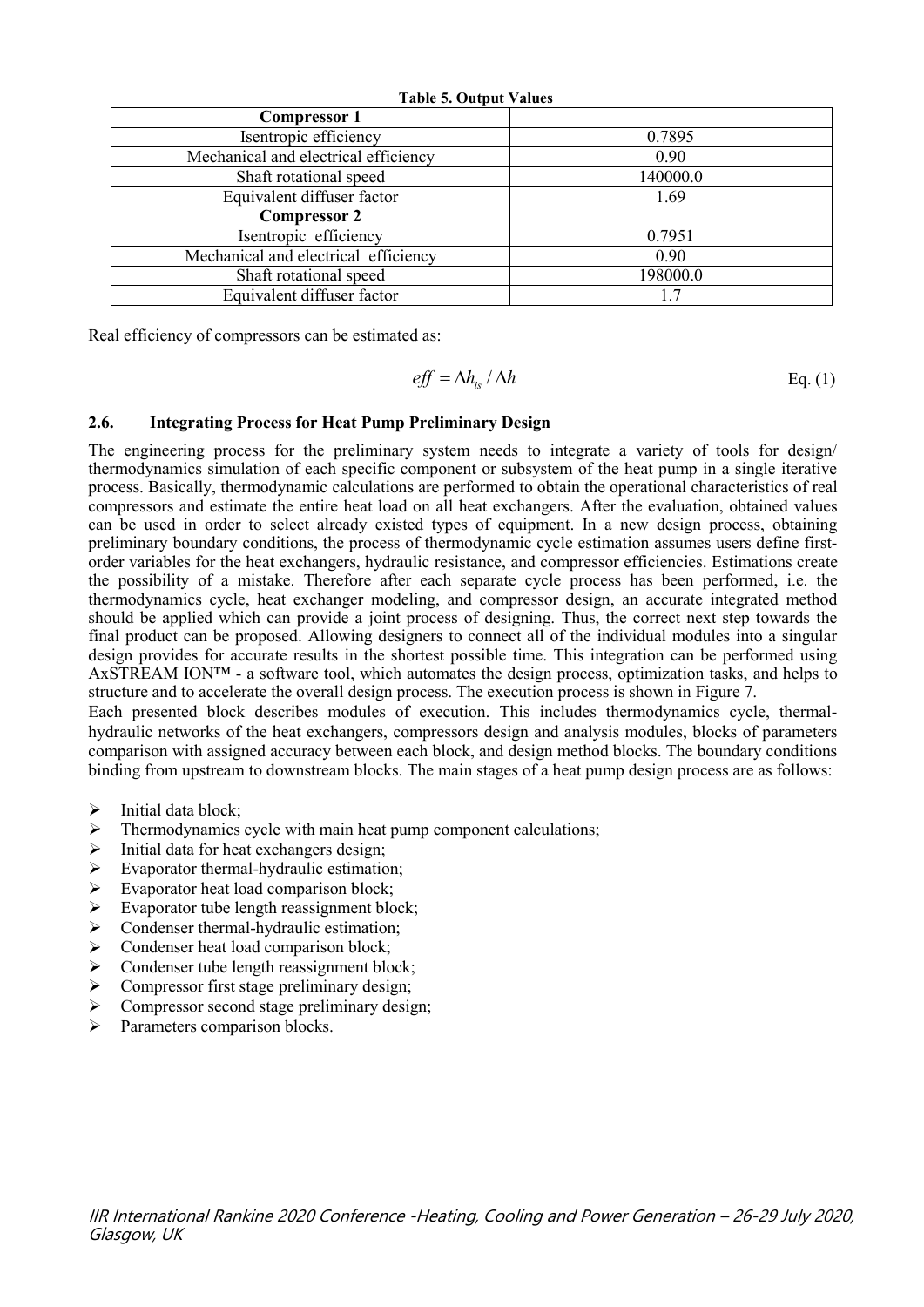

Figure 7: Integrated Execution Process of Heat Pump Design and Analysis

# 2.6.1. Initial Data Block

In order to start the iterative process of the design workflow, the initial block binds the first-order data for cycle calculation. The compressors' first order efficiencies/pressure drops of each heat exchanger are passed to the thermodynamic cycle block.

# 2.6.2. Thermodynamic Cycle Block

Initial data from the upstream block allows the cycle calculation in the first order to be performed. Cycle execution provides parameters to specific modules in order to accurately design the main components of the cycle. After each iteration, all specified values are returned again, and the process of design is repeated until satisfactory.

# 2.6.3. Heat Exchanger Geometry Parameters Initial Block

In order to start the preliminary design process of the evaporator and condenser, it is necessary to specify the initial length and number of heater tubes. These parameters are passed to the thermal-hydraulic modeling blocks of both evaporator and condenser.

# 2.6.4. Evaporator Thermal-hydraulic Calculation Blocks

Modeling the scheme of the evaporator and estimated pressure drop from refrigerant and propylene glycol 55% side require the inlet and outlet boundary conditions to be defined from each fluid component. Thus, from the thermodynamics cycle calculation, the pressures and enthalpies are transmitted to the evaporator model as inlet boundary conditions scheme for both fluid sides. For outlet boundary conditions, the cycle provides the mass flow rates for each fluid. Composition of the heat exchanger includes the geometry (length, tubes passes, tubes diameters, number, etc.) of the tubes and shell side flow simulation. Pressure drops from the evaporator returns to the thermodynamics cycle block.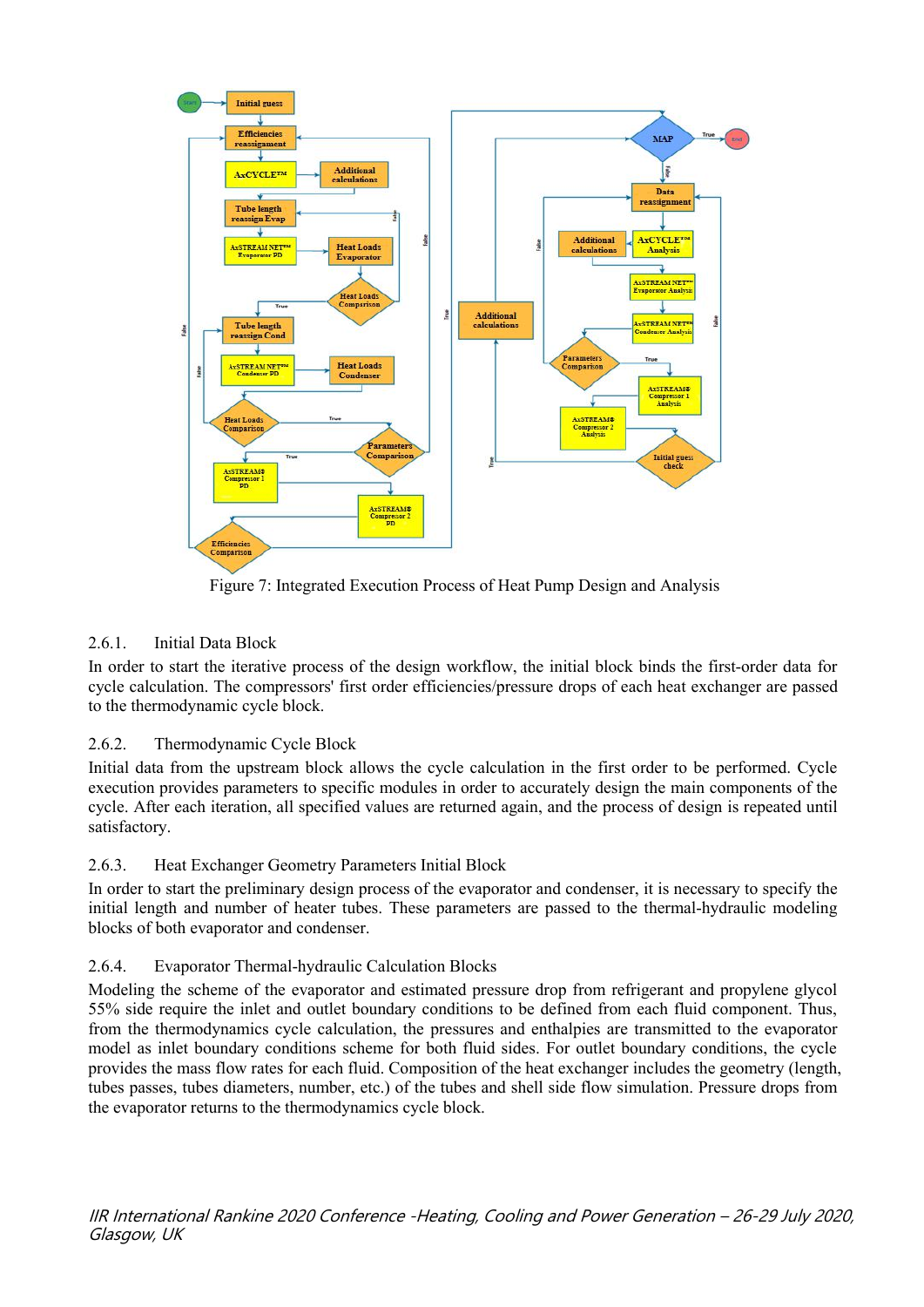### 2.6.5. Condenser Thermal-hydraulic Calculation Blocks

The condenser design is similar to evaporator. The thermodynamics cycle provides the pressures and enthalpies for refrigerant fluid as inlet boundary conditions and fluid mass flow rate as outlet condition parameters. In order to simulate the waterside in the tubes, the inlet pressure and temperature of water from a customer is provided from the cycle as inlet boundary conditions and water mass flow rate as outlet value. The goal of the simulation is to transmit obtained pressure drops from both fluids to the cycle block for the next iteration performance.

### 2.6.6. Heat load Comparison Block

Execution of the heat exchangers design process assumes the heat load values from the thermodynamic cycle and evaporator\condenser thermal-hydraulic simulation should be compared and in ideal case, equal to each other. Thus, this block provides a comparison of the hydraulic and cycle scheme heat loads. If these values are not equal, the length of tubes will change and the iteration process returns to the reassignment of the mentioned values. In order to realize the iteration process of the tubes length definition during heat loads changing in the iteration process, the secant method has been used. The algorithm is repeated until a pipe length is established so that the heat loads are equal with 1% accuracy. In the first iteration to the tubes length the first-order value was assigned. In the second iteration, a new value of the length increases by 10 %. If the thermodynamics cycle heat load values are not equal to the thermal-hydraulic scheme of heat exchanger heat load, a third iteration will be performed using the next equation:

$$
L_{n+1} = L_n + (Q_n^{NET} - Q_n^{AxC})/(Q_n^{AxC} - Q_{n-1}) \cdot (L_n - L_{n-1})
$$
 Eq. (2)

### 2.6.7. Comparison of the Parameters Block

After the heat exchanger design process is complete and the heat loads obtained in both the cycle estimation and hydraulic modeling are equal, next stage parameter comparisons can be made. In this block, user compare the estimated total parameters the system's components, i.e. the pressure drops and enthalpies from each side of heat exchangers, in the evaporator - pressure drops and enthalpies of the propylene glycol 55% fluid and the refrigerant; in the condenser -pressure drops and enthalpies from both the waters side and the refrigerant side must be compared. If the difference is less than 1%, then the integration process proceeds to compressor preliminary design. If the difference is greater than 1%, these new values obtained from the thermal-hydraulic network of the heat exchangers must return to the cycle, and the execution process repeats until the results are within range to proceed.

### 2.6.8. First Compressor Preliminary Design Block

When the thermodynamic cycle and thermal-hydraulic calculation has been successfully performed, the parameters of minimum and maximum inlet (before the stage) and outlet (after that stage) pressures, mass flow rates of the fluid refrigerant, and minimum and maximum inlet temperatures from the updated thermodynamics cycle taking into account evaporator and condenser flow resistance is transmitted to the first stage preliminary design block. As a result, the efficiency of the designed first compressor is determined.

# 2.6.9. Second Compressor Preliminary Design Block

The second compressor design process is the same as the first. The data is transmitted from the thermodynamic cycle. The difference is in the value of the temperature and mass flow rate. Due to gas injection from the liquid separator, the temperature of the fluid is reduced. It should be noted that the whole integrated process allows asymmetrically accurate estimation of the additional injection influence on the designed heat pump. The efficiency of the second compressor has been obtained.

# 2.6.10. Efficiency Comparison Block

The end of the preliminary design process assumes providing a comparison of the obtained efficiency from the compressor preliminary design modules with the previously obtained efficiencies added to the thermodynamic cycle. If the results do not satisfy the established discrepancies equal to 1 %, the process returns to the beginning. The reassignment of efficiency values can be performed.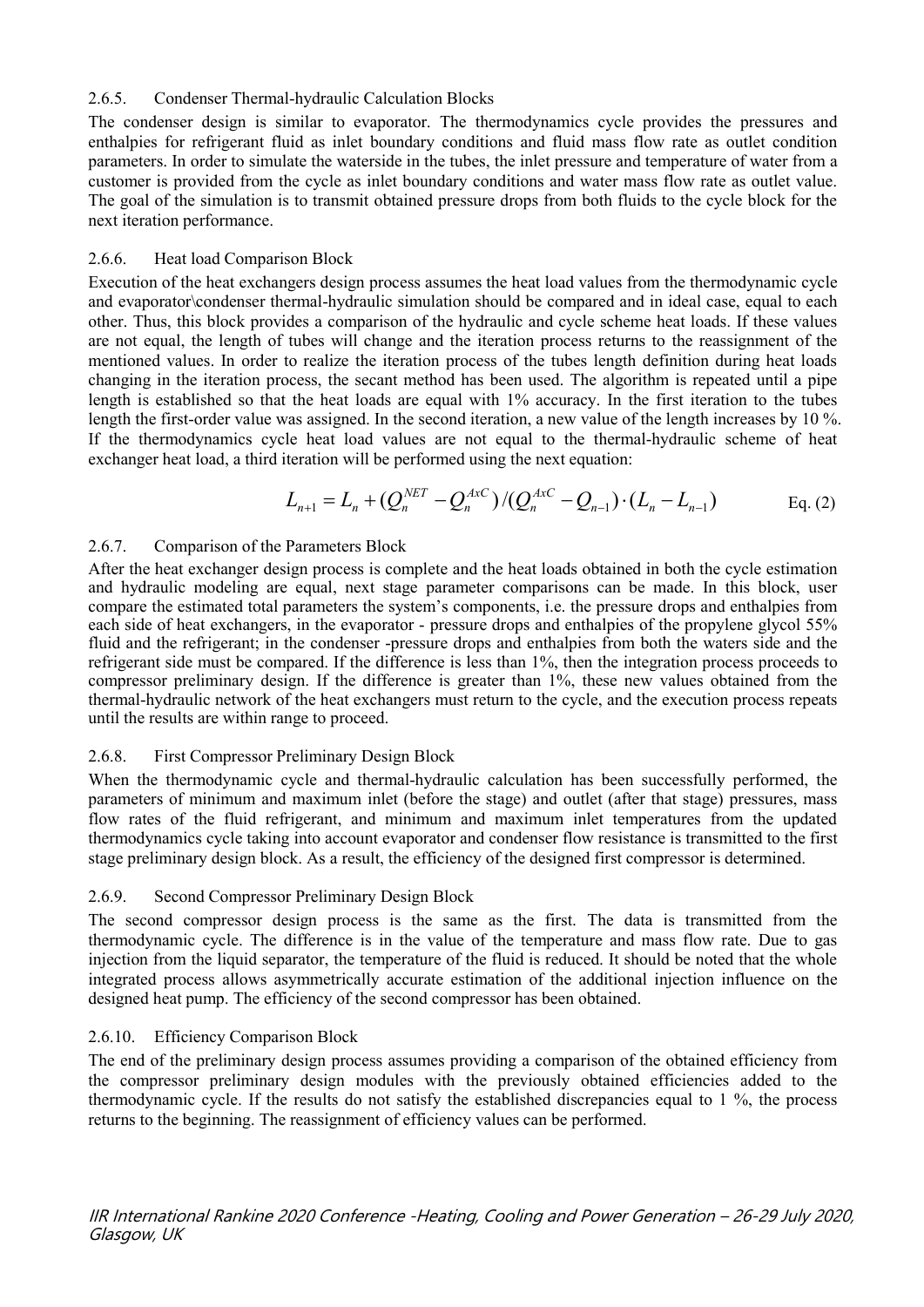#### **3. HEAT PUMP OFF-DESIGN ANALYSIS**

When the preliminary design of the heat pump has been successfully completed, the accurate integrated approach provides the opportunity to evaluate the main cycle and its components parameters in off-design regimes. Analysis has been provided depending on the environmental temperature in order to support comfort temperature insight into the building. The regulation scheme of the heat pump assumes changing of hot water temperature depends on the outdoor temperature. The usual practice in heat pump regulation is to change the compressor's angular velocity and refrigerant mass flow rate for outlet water temperature regulation. Dependence of cold water temperature from hot water temperature is presented below (Figure 8):



Figure 8: Dependence of Cold Water Temperature From Hot Water Temperature

The engineering task was to estimate the main characteristic of the designed heat pump - Coefficient of Performance (COP) as shown in Eq. (1) and establish dependence from rotor speed and coolant supply temperature to the customer in different regimes.

$$
COP = Q_{\text{cond}} \cdot (N_1 + N_2)^{-1}
$$
 Eq. (3)

The integrated process is similar to the preliminary design algorithm. Already engineered values of the process components are reflected in the new iteration process block workflow. The data from the cycle that passes to the thermal-hydraulic simulation and compressors analysis is the same as in the preliminary design integrated approach. The difference exists in the heat exchangers analysis, which does not require design blocks such as the definition of geometry parameters, comparison of heat loads and recalculation with changed geometry. In order to estimate dependency COP from the rotation speed of the compressor, there an additional Map block was added. The map block allows variables for analysis to be added and set up a range of any experiment. Calculated data from all blocks (thermodynamics, heat exchangers, compressor stage analysis, and comparisons of discrepancies) go to the Map block and the cycle repeats to finish the calculation of all off-design regimes. Off-design analysis has been performed for 6 different regimes of the heat pump, working in the automatic iterative process from 100% to 70% power. The regulation was performed by changing the compressors shaft rotor speed. The graphics of dependency from COP and water temperature to the customer to rotor frequency are shown below (Figures 9 and 10).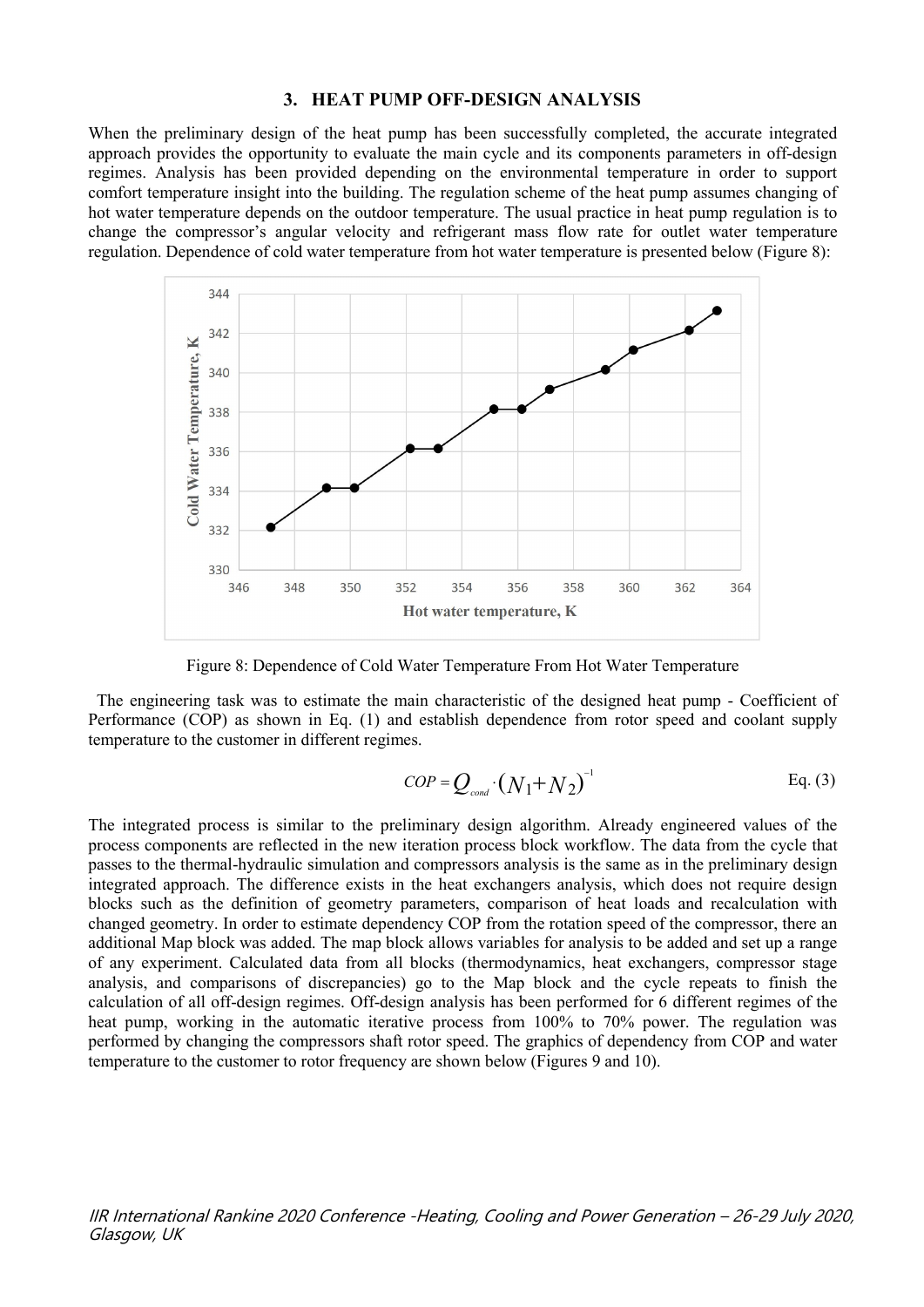

Figure 9: Dependency of Compressor Rotational Speed Ratio from Water Outlet Temperature



Figure 10: Dependency of Compressor Rotational Speed Ratio from Coefficient of Performance

Estimation of a preliminary designed heat pump allowed us to evaluate the main cycle parameters which depend on the compressors' angular speed. Thus, an evaluation showed that rotation frequency at different mass flow rates influences the pressure after the compressor. The algorithm of quantity regulation assumed changing the mass flow rate value at the highest possible efficiency of compressors, according to the map to ensure stable working without any breakaways. The pressure value and its efficiency effect on outlet water pressure and temperature is non-linear. By obtaining and understanding the dependence of the compressor rotational speed and water outlet temperature, this allows for considering the possible quantity regulation of the heat pump cycle . Additional estimation of these dependencies should be considered in a detailed design because of the many factors in the entire cycle. The scope of this article, however does not include consideration of the detailed design, which may be the subject of another discussion. Thus, such an integrated approach reduces the estimation time of the newly designed system and evaluates how it would work during changes in outer temperature. This research provides a quick and accurate estimation after preliminary design of the heat pump which allows for more attention to be placed on additional issues that should be improved in the detailed design phase of the system.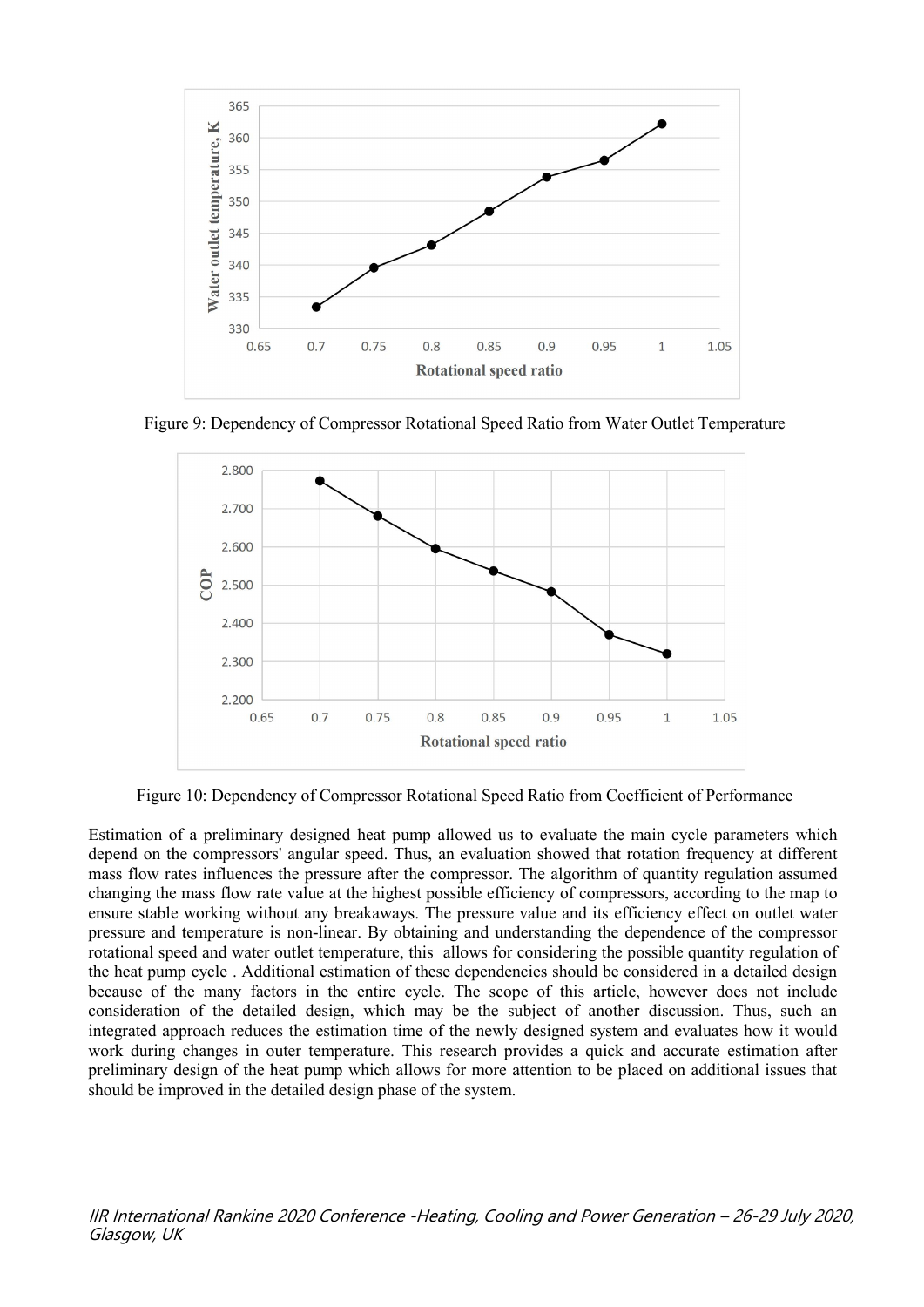# **4. COMPARISON OF AVERAGE-BASED METHOD WITH ACCURATE INTEGRATED APPROACH**

In the widely used average-based method, the calculation of thermodynamics cycle depends on boundary conditions and design task. The obtained values from the cycle estimation are then used for selecting already existing equipment. In order to prevent a lack of heat transfer in the heat exchangers - the evaporator and condenser - common practice calls for additional safety factors for heat transfer area, which could increase one up to 30%. This margin increases the cost of equipment. Another negative factor to consider is the determination of unknown parameters of the cycle as first-order values. Values of efficiencies, and hydraulic resistances in heat exchangers aren't taken into account. Therefore, the averages-based method could cause errors in the calculation, and increase the time of the project. The additional settings of the heat pump can be provided and accounted for during the checkout process. It is important to note that utilizing a design approach that uses 1D and 0D solvers provides the possibility to perform custom-made installations and rapidly estimate all the necessary parameters in one design approach, which influence the installation and provides an opportunity to obtain accurate heat areas of heat exchangers, taking into account pressure drop values, and optimal characteristics of compressors. The proposed method of accurate heat pump design has been compared with an average-based method and does not account for all the above mentioned parameters. The difference between the length of tubes, and consequently the hydraulic resistance of the heat exchangers, has been researched and is shown below (Table 5).

| Table 5. Heat Exchangers Hydraulic Resistance Difference |                            |       |  |  |
|----------------------------------------------------------|----------------------------|-------|--|--|
| Averaged-based method                                    | <b>Integrated approach</b> | Δ%    |  |  |
|                                                          |                            |       |  |  |
| 2.062                                                    | 2.74                       | 24.74 |  |  |
| 0.00081                                                  | 0.001                      | 19.0  |  |  |
|                                                          |                            |       |  |  |
| 0.092                                                    | 0.124                      | 25.81 |  |  |
| 0.00434                                                  | 0.00435                    | 0.23  |  |  |
|                                                          |                            |       |  |  |

| Table 5. Heat Exchangers Hydraulic Resistance Difference |  |  |
|----------------------------------------------------------|--|--|
|                                                          |  |  |



Figure 11: Tubes Length Difference Between Averaged-based Results and Integrated Approach

The inaccuracy in the heat exchanger has a significant influence on the cycle parameters. Thus increasing the lengths of the evaporator tubes by 15.81% and the condenser by 10.68% also increased the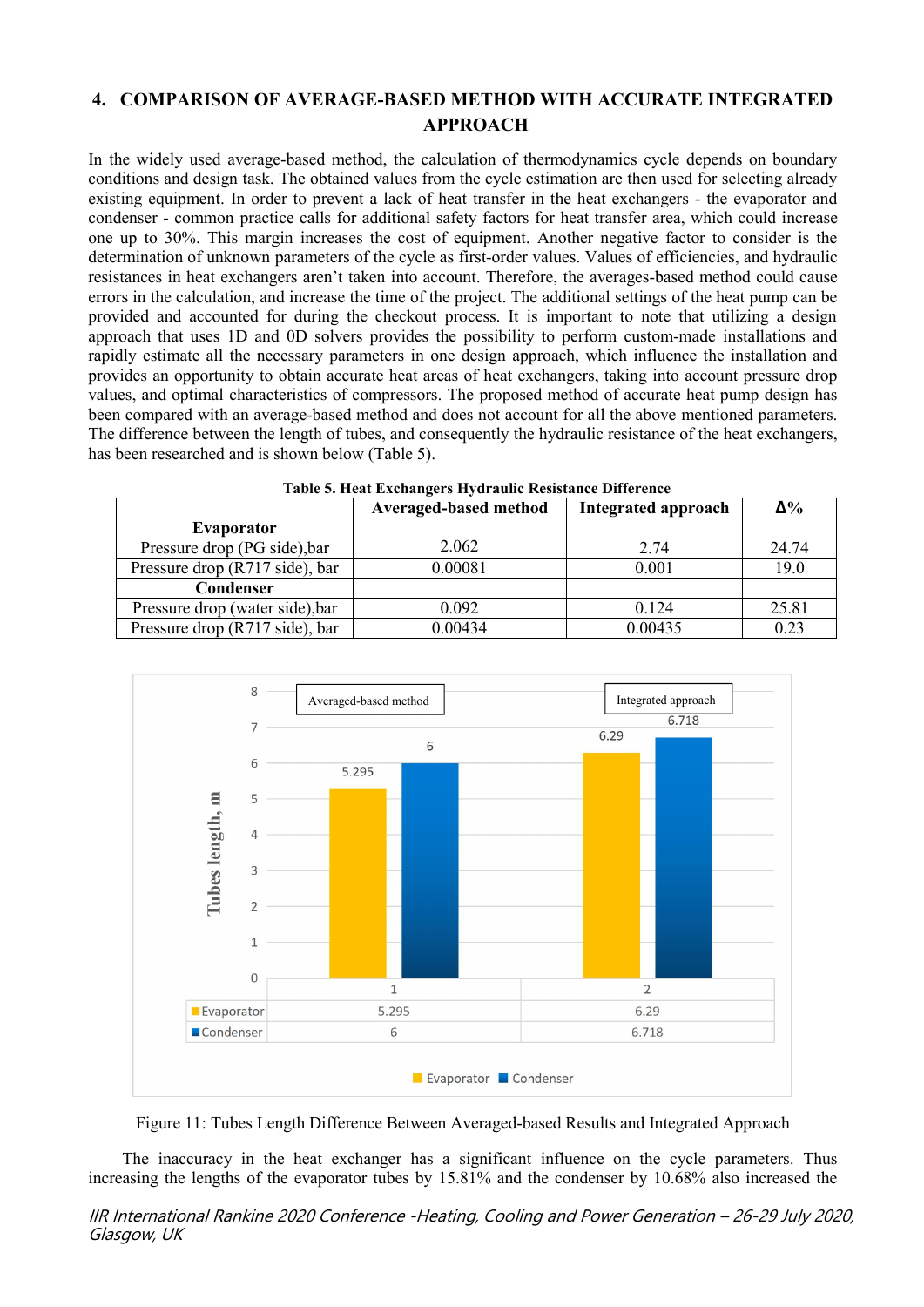heat loads of each heat exchanger (evaporator - from 579 kJ/s to 640 kJ/s, condenser - from 1014 kJ/s to 1038 J/s), the required mass flow rate of the propylene glycol 55%, and water. These changes were due to accurate estimation of cycle parameters. Integration of the compressors' real efficiencies to the cycle results in a decrease of the refrigerant temperature before the condenser.

Compared with previous first-order values - 0.7 after preliminary design the first compressor efficiency increased to 0.787 and the second one to 0.795.

A comparison of the different working regimes using an integrated approach verse a common approach for heat pump calculation reveals a significant difference in the obtained parameter values (represented in table 6). Disregarding the real equipment influence on the cycle directly affects the Coefficient of Performance and consequently the entire cycle. Thus, when the operating power at installation decreases, the heat pump's COP increases. Those values can be disbursed throughout the system by ignoring the real equipment influence.

| <b>Rotational speed ratio</b> | Averaged-based method | <b>Integrated approach</b> | $\Delta$ abs, $\%$ |
|-------------------------------|-----------------------|----------------------------|--------------------|
|                               | 2.095                 | 2.320                      | 9.698              |
| 0.95                          | 2.138                 | 2.370                      | 9.789              |
| 0.9                           | 2.201                 | 2.482                      | 1.322              |
| 0.85                          | 2.257                 | 2.536                      | 1.002              |
| 0.8                           | 2.359                 | 2.595                      | 9.094              |
| 0.75                          | 2.447                 | 2.680                      | 8.694              |
| 0.7                           | 2.498                 | 2.772                      | 9.906              |

**Table 6. Off-design Regimes:Comparison of Approaches**

#### **5. CONCLUSIONS**

Due to the inaccuracy of averaged-based methods of heat pump design, the authors of this article considered and proposed an advanced, integrated method. The approach enables the performance of complex engineering tasks with suitable accuracy and minimum computational design time. The proposed integrated method could be used for both preliminary and detailed design of the system and components and provides data on how the installation behaves at off-design modes. The influence of the heat exchangers' hydraulic resistance and parameters of the compressor component is very significant. Failing to take them into account leads to large errors, increasing the time of design phases and cost during the project. To offset this risk, engineers will often add about 30% heat load capacity to the heat exchangers to ensure proper function in real-world application. The proposed approach can be used to decrease additional reserves associated with inaccurate calculations. In the preliminary phase, this approach provides information about possible issues that should be resolved in the detailed phase. Such an approach can be applied in a real, practical setting to increase the quality of any design, as well as manufacturing.

#### **ACKNOWLEDGEMENTS**

Special acknowledgment to our colleague Dr. Valentyn Barannik for consulting in special questions during scheme integration in AxSTREAM ION™.

### **NOMENCLATURE**

| COP                      | Coefficient of Performance                                                    |                                               | First compressor power on shaft, $W$                                        |
|--------------------------|-------------------------------------------------------------------------------|-----------------------------------------------|-----------------------------------------------------------------------------|
| $Q_{\text{\tiny{conn}}}$ | Condenser heat load, $kJ/s$                                                   | $IV -$                                        | Second compressor power on shaft, $W$                                       |
|                          | Tube length in next iteration, $m$                                            |                                               | Tube length in current iteration, $m$                                       |
|                          | Tube length in previous iteration, $m$                                        | $Q_n^{NET}$                                   | Heat load from thermal-hydraulic simulation<br>in current iteration, $kJ/s$ |
| $Q_n^{AxC}$              | Heat load from thermodynamic cycle<br>simulation in current iteration, $kJ/s$ | $\mathcal{Q}_{\scriptscriptstyle n\text{-}1}$ | Heat load in previous iteration, $kJ/s$                                     |
| eff                      | Compressor internal efficiency                                                | Δh.                                           | Isentropic enthalpy difference, $J/kg \cdot K$                              |